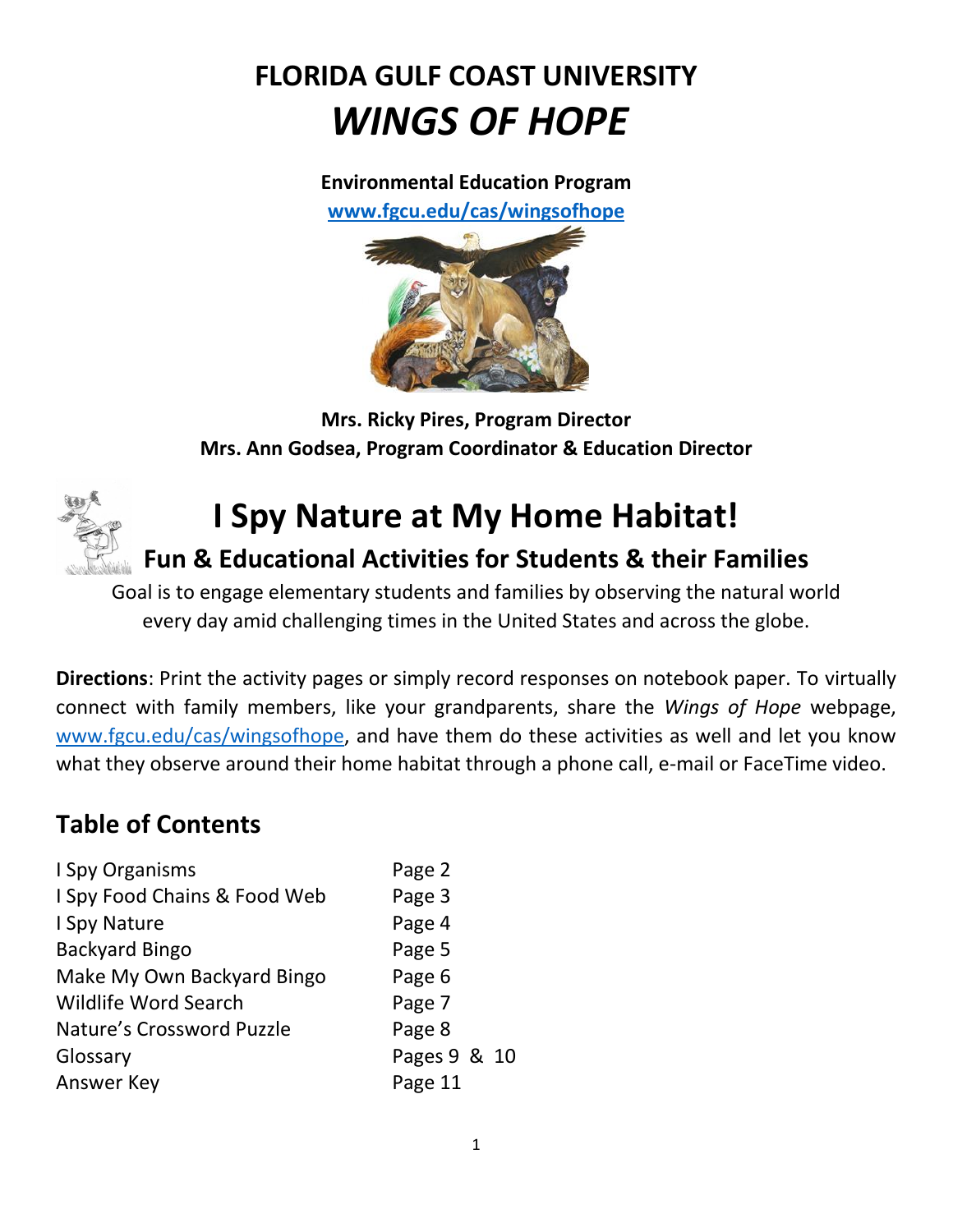# **I Spy Organisms at My Home Habitat!**



**Directions:** Observe by viewing the **habitats** at your home. With a family member, check off and record tally marks to count the number of each **organism** you "I Spy."

## **Producers**

- 1. **Flowering seed-bearing plants** Tally marks:\_\_\_\_\_\_\_\_\_
- 2. **Spore-bearing plants** Tally marks:\_\_\_\_\_\_\_\_\_



3. **Conifer seed-bearing plants** Tally marks:\_\_\_\_\_\_\_\_\_



## **Consumers**

Classify the animal as a **vertebrate** (V) or **invertebrate** (I)

- 5.  $\Box$  Mammals  $(V/I)$   $\qquad \qquad$  8.  $\Box$  Reptiles  $(V/I)$ Tally marks: Tally marks:
- 6. **Birds**  $(V/I)$  9. **Amphibians**  $(V/I)$
- 7. **Arthropods** ( V / I ) 10. **Fish** ( V / I ) Tally marks:\_\_\_\_\_\_\_\_\_\_\_\_  $\frac{y}{y}$   $\setminus$   $\setminus$   $\blacksquare$  Tally marks:\_\_\_\_\_\_\_\_\_\_\_\_\_
- snake Tally marks: Tally marks: Tally marks:
	-

## **Herbivores, Omnivores and Carnivores**

Research and identify some animals you observed. Classify the diet of those animals.

| <b>Animal Species</b> | Herbivore / Omnivore / Carnivore |
|-----------------------|----------------------------------|
|                       |                                  |
|                       |                                  |
|                       |                                  |
|                       |                                  |

4. Lists some animals that use these plants for food and/or shelter.

\_\_\_\_\_\_\_\_\_\_\_\_\_\_\_\_\_\_\_\_\_\_\_\_\_\_\_\_\_\_\_\_\_\_

\_\_\_\_\_\_\_\_\_\_\_\_\_\_\_\_\_\_\_\_\_\_\_\_\_\_\_\_\_\_\_\_\_\_

 $\overline{\phantom{a}}$  , and the contract of the contract of the contract of the contract of the contract of the contract of the contract of the contract of the contract of the contract of the contract of the contract of the contrac

 $\overline{\phantom{a}}$  , and the set of the set of the set of the set of the set of the set of the set of the set of the set of the set of the set of the set of the set of the set of the set of the set of the set of the set of the s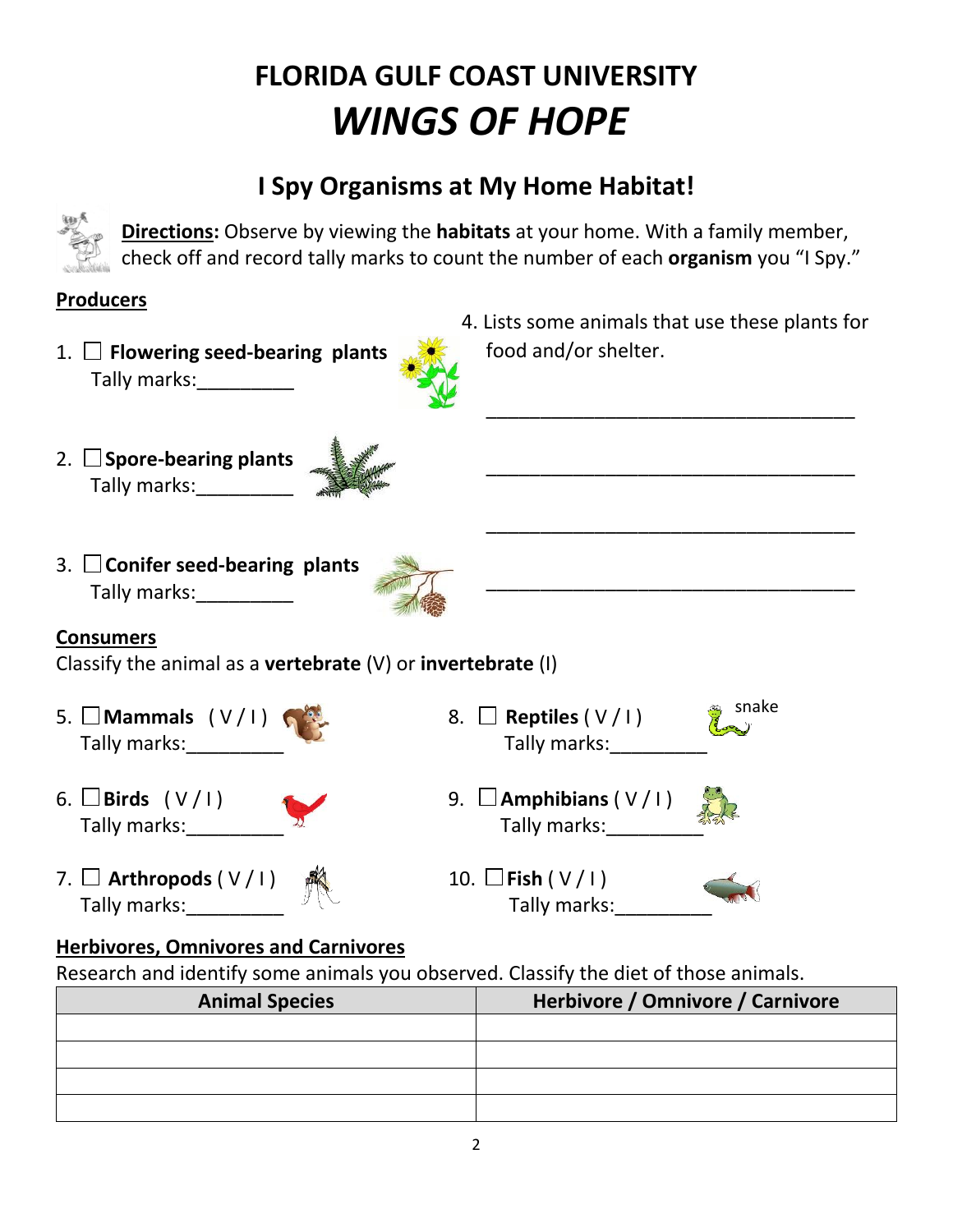# **I Spy Food Chains & Food Webs at My Home Habitat!**



**Directions:** Observe by viewing the **habitats** at your home. With a family member, draw a **food chain** or **food web** based on the **producers** and **consumers** you "I Spy." Draw the **Sun** and the **energy flow** from one **organism** to another.

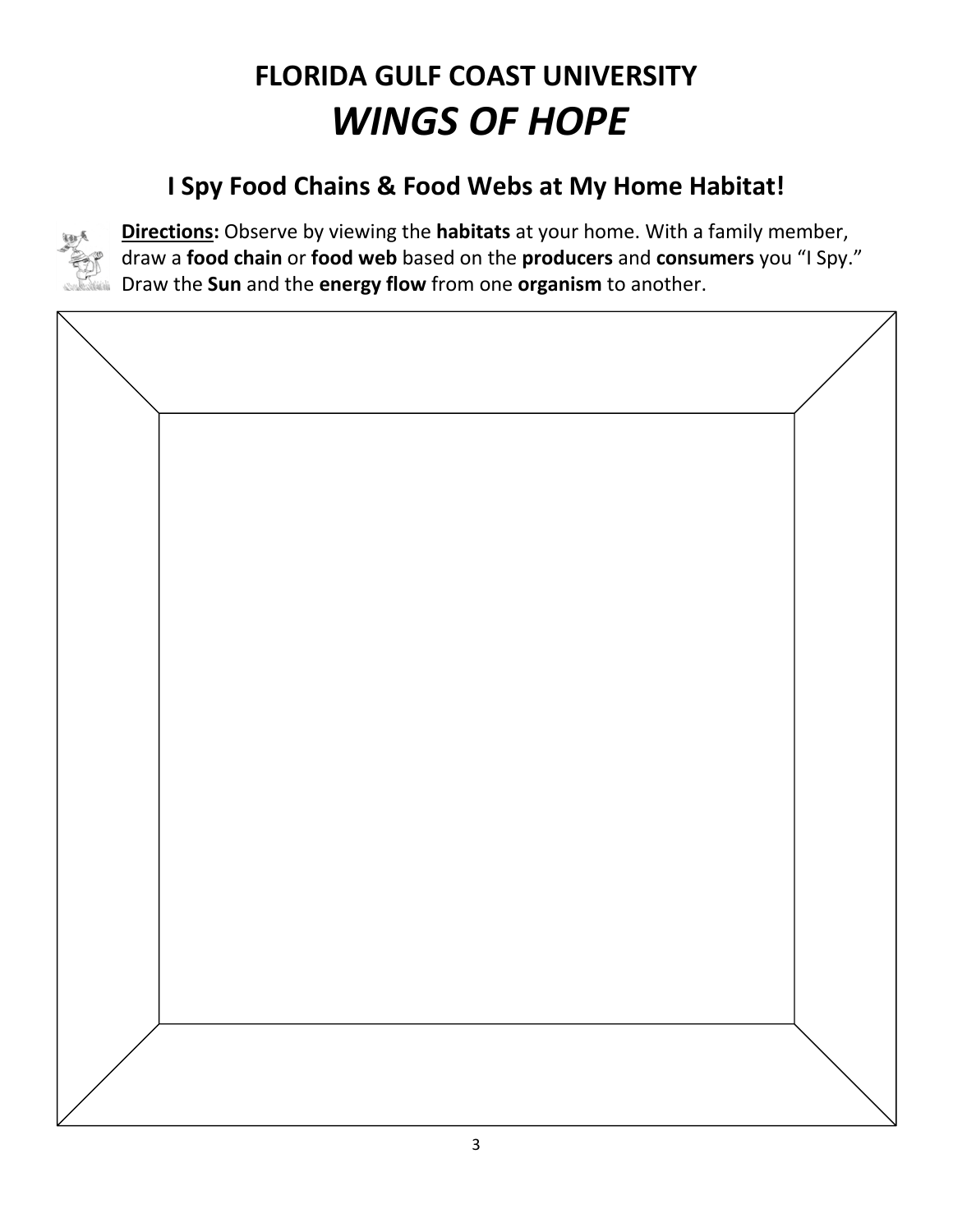# **I Spy Nature at My Home Habitat!**

**Directions:** Observe through your senses the habitat at your home. With a family  $\mathbb{R}^n$  member challenge yourselves to complete all 20 "I Spy" activities.

- 1. I spy something that is a sign of wildlife at my home habitat.
- 2. I spy something beautiful at my home habitat.
- 3. I spy something in nature with a smooth surface at my home habitat.
- 4. I spy something in nature with a rough surface at my home habitat.
- 5. I spy something growing on something at my home habitat.
- 6. I spy something a **mammal** would eat at my home habitat.
- 7. I spy something a **bird** would eat at my home habitat.
- 8. I spy some place where wildlife would hide at my home habitat.
- 9. I spy some place where mosquito eggs can hatch at my home habitat.
- 10. I spy something in nature that smells good at my home habitat.
- 11. I spy something that lives in a tree at my home habitat.
- 12. I spy something that can be reused at my home habitat.
- 13. I spy something in nature that makes me and my family smile at my home habitat.
- 14. I spy something in nature that I want to save for the future at my home habitat.
- 15. I spy the colors of the wind at my home habitat.
- 16. I spy 5 shadows that are at my home habitat.
- 17. I spy things in nature that make up the colors of the rainbow at my home habitat.
- 18. Take a group picture with your family as you "I Spy Nature at My Home Habitat" and share it with your other family members, friends and teachers.
- 19. Stop and listen for 1 minute in the morning, at noon and in the evening. Write down the natural sounds did you hear at your home habitat? Why did you hear those natural sounds during that time of day?
- 20. Count and keep a log each day of how many **mammals**, **reptiles**, **birds**, **arthropods**, **fish** and **amphibians** you observe. Have a contest with family member to see who can list the most animals.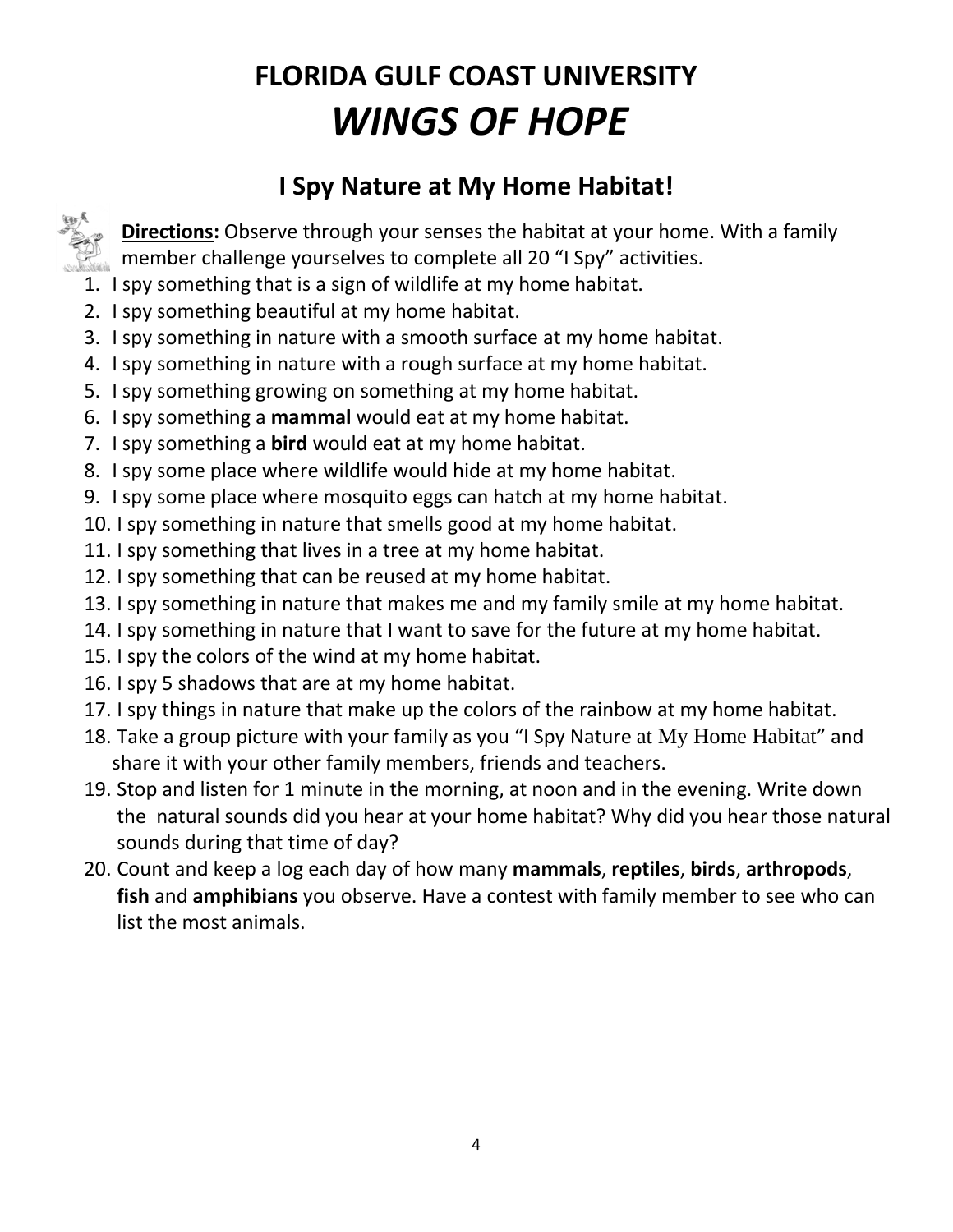# **Backyard Bingo**



**Directions:** Observe the **organisms** that live in the **habitats** at you home. With a family member play *Backyard Bingo* by crossing off each item you see. After you earn a *Bingo*, shout "save wildlife!" Then try to find and cross off the remaining items.

| <b>Bird</b>   | <b>Species larger</b><br>than you    | <b>Pine tree</b>       | <b>Omnivore</b>                | Vertebrate                           |
|---------------|--------------------------------------|------------------------|--------------------------------|--------------------------------------|
| Reptile       | Food source for<br>a mammal          | Producer               | <b>Species that</b><br>can fly | <b>Water source</b><br>for an animal |
| <b>Mammal</b> | <b>Hiding place for</b><br>an animal | <b>FREE SPACE</b>      | <b>Carnivore</b>               | Invertebrate                         |
| Arthropod     | <b>Species that</b><br>can jump      | <b>Consumer</b>        | Food source for<br>a reptile   | <b>Species that</b><br>can climb     |
| Amphibian     | Food source for<br>a bird            | <b>Flowering Plant</b> | <b>Herbivore</b>               | <b>Species smaller</b><br>than you   |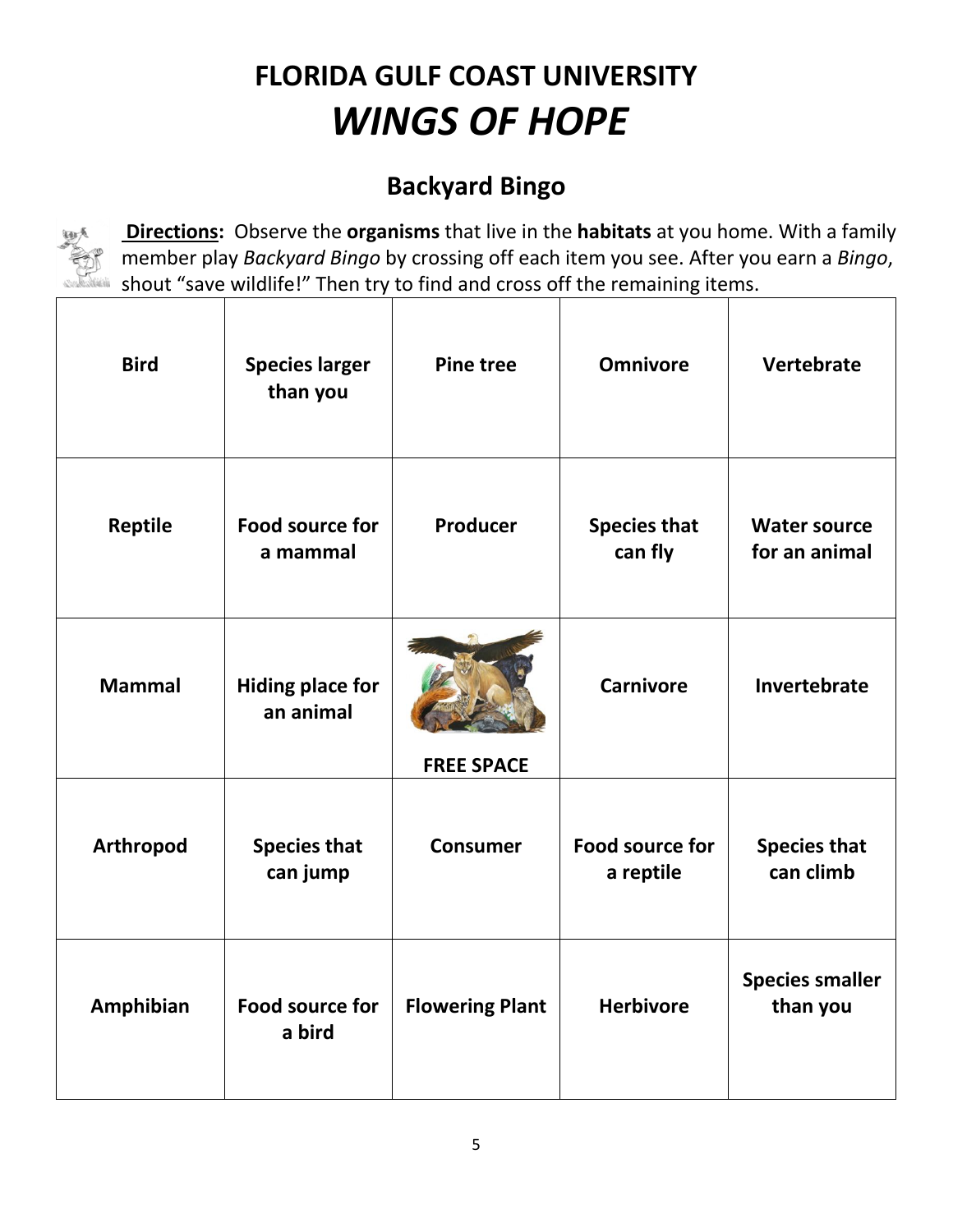# **Make My Own Backyard Bingo**



**Directions:** Make a list of **organisms** that live in **habitats** at your home. Print and create your own *Backyard Bingo* cards for you and your family members to play.

|  | <b>FREE SPACE</b> |  |
|--|-------------------|--|
|  |                   |  |
|  |                   |  |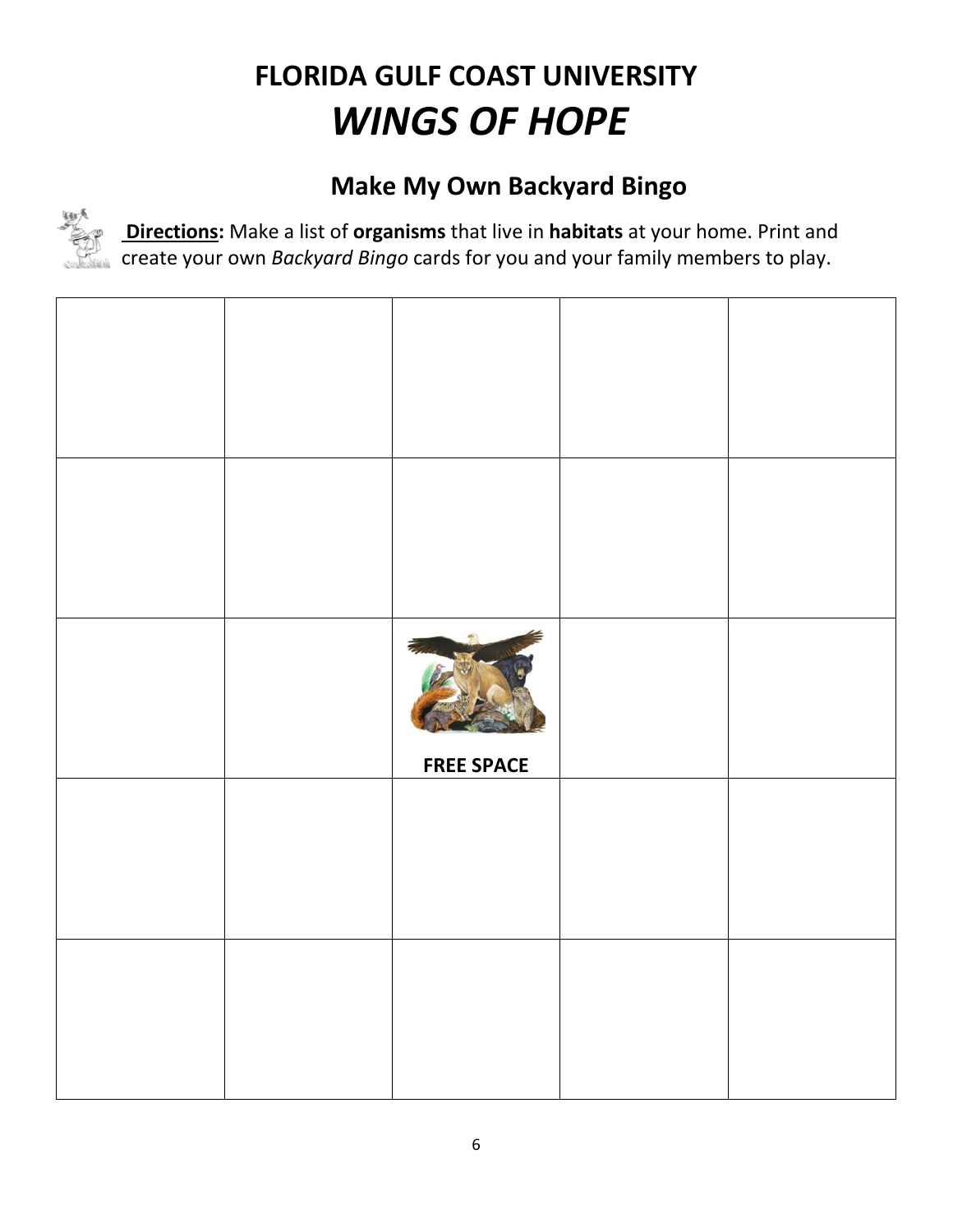# **Wildlife Word Search**

**Directions:** Circle each word as your find them. Words in the word search are spelled across from left to right, down, and diagonal from left to right.

| a                      | e                 | b                  | O            | r            | g           | a            | n            | $\mathbf{I}$       | $\sf S$      | m            | C                  | d            | e            | S            | f            | g            | S                | U            | n            |
|------------------------|-------------------|--------------------|--------------|--------------|-------------|--------------|--------------|--------------------|--------------|--------------|--------------------|--------------|--------------|--------------|--------------|--------------|------------------|--------------|--------------|
| h                      | Ť                 | $\pmb{\mathsf{X}}$ |              | k            |             | m            | n            | $\mathsf C$        | $\mathbf O$  | p            | e                  | q            | $\mathsf{r}$ | e            | $\mathsf S$  | t            | $\mathsf{u}$     | $\mathsf{V}$ | W            |
| X                      | y                 | Z                  | O            | р            | h           | $\mathbf O$  | t            | $\mathbf O$        | $\mathsf S$  | y            | n                  | t            | h            | e            | $\mathsf S$  | Ť            | $\mathsf S$      | a            | $\mathsf b$  |
| r                      | C                 | d                  | e            | t            | f           | g            | h            | n                  | T            |              | e                  | k            | L            | d            | m            | n            | q                | r            | t            |
| U                      | e                 | $\mathsf{V}$       | W            | h            | Ť           | X            | y            | İ.                 | $\mathsf{Z}$ | a            | $\mathsf r$        | b            | $\mathsf{C}$ | S            | d            | $\mathsf{V}$ | e                | f            | g            |
| h                      | Ť                 | p                  |              | a            | $\mathsf k$ | $\mathsf C$  | $\mathsf{l}$ | f                  | m            | n            | g                  | $\mathbf O$  | p            | q            | $\mathsf{r}$ | e            | $\mathsf S$      | $\mathbf O$  | t            |
| U                      | $\mathsf{V}$      | a                  | t            | $\mathsf b$  | W           | X            | y            | e                  | $\mathsf{Z}$ | a            | y                  | p            | b            | $\sf S$      | $\mathsf C$  | $\mathsf{r}$ | d                | m            | e            |
| f                      | g                 | r                  | h            | İ            | j           | $\mathsf k$  | $\mathsf{l}$ | r                  | m            | f            | n                  | $\mathsf{r}$ | O            | p            | q            | t            | r                | n            | $\sf S$      |
| t                      | U                 | t                  | V            | t            |             | $\mathsf C$  | a            | r                  | n            | $\mathbf{I}$ | $\pmb{\mathsf{V}}$ | O            | r            | e            | W            | e            | $\boldsymbol{X}$ | Ť            | y            |
| Z                      | a                 | h                  | b            | a            | C           | e            | d            | e                  | f            | $\sf S$      | g                  | d            | h            | $\mathsf{C}$ | j.           | b            | İ                | $\mathsf{V}$ | $\mathsf{V}$ |
| $\mathsf k$            |                   | $\mathsf{r}$       | n            | t            | $\mathbf O$ | p            | q            | $\mathsf r$        | $\sf S$      | h            | t                  | U            | U            | Ť            | V            | r            | W                | O            | e            |
| X                      | y                 | O                  | Z            | a            | b           | $\mathsf C$  | d            | e                  | $\mathsf f$  | g            | h                  | $\mathsf{C}$ | i            | e            | j            | a            | k                | $\mathsf{r}$ | $\mathsf{r}$ |
| a                      | m                 | p                  | h            | $\mathbf{I}$ | b           | Ť            | a            | n                  | W            | m            | n                  | e            | X            | $\sf S$      | y            | t            | y                | e            | t            |
| I                      | m                 | $\mathbf O$        | n            | $\mathbf O$  | p           | q            | $\mathsf{r}$ | $\sf S$            | t            | U            | a                  | $\mathsf r$  | $\mathsf S$  | W            | X            | e            | Z                | a            | e            |
| a                      | $\mathsf b$       | d                  | $\mathsf{C}$ | d            | e           | $\mathsf f$  | h            | d                  | f            | Ť            | t                  | m            | İ            | p            | $\mathsf k$  | $\mathsf{I}$ | m                | n            | b            |
| $\mathsf C$            | h                 | I                  | O            | r            | O           | p            | h            | y                  | L            |              | i                  | $\mathsf{Z}$ | m            | b            | O            | d            | e                | g            | r            |
| $\mathbf O$            | p                 | q                  | $\mathsf{r}$ | S            | t           | U            | V            | W                  | O            | X            | $\mathsf{V}$       | y            | a            | a            | $\mathsf C$  | $\mathsf{r}$ | f                | h            | a            |
| $\mathsf C$            | O                 | n                  | $\mathsf S$  | u            | m           | e            | $\mathsf{r}$ | y                  | W            | $\mathsf{Z}$ | e                  | $\mathsf b$  | d            | f            | $\mathsf{I}$ | g            | e                | i            | t            |
| i                      | $\mathsf k$       | m                  | O            | q            | $\sf S$     | U            | $\mathsf{V}$ | $\pmb{\mathsf{X}}$ | e            | a            | h                  | e            | $\mathsf r$  | b            | i            | $\mathsf{V}$ | $\mathbf O$      | $\mathsf{r}$ | e            |
|                        |                   | $\mathsf{n}$       | p            | r            | t           | $\mathsf{V}$ | W            | y                  | r            | $\mathsf{Z}$ | $\mathsf b$        | d            | f            | h            |              | $\mathsf{l}$ | n                | p            | $\mathsf{r}$ |
| amphibian<br>carnivore |                   |                    |              | herbivore    |             |              |              | photosynthesis     |              |              |                    |              | sun          |              |              |              |                  |              |              |
| arthropod              |                   |                    | energy       |              |             |              |              | invertebrate       |              |              |                    | producer     |              |              |              |              | vertebrate       |              |              |
| bird<br>exotic         |                   |                    |              | mammal       |             |              |              | reptile            |              |              |                    |              |              |              |              |              |                  |              |              |
|                        | chlorophyll       |                    |              | fish         |             |              |              | native             |              |              |                    | seeds        |              |              |              |              |                  |              |              |
|                        | conifer<br>flower |                    |              |              |             | omnivore     |              |                    |              |              | species            |              |              |              |              |              |                  |              |              |
|                        | consumer          |                    |              | habitat      |             |              |              | organism           |              |              |                    | spore        |              |              |              |              |                  |              |              |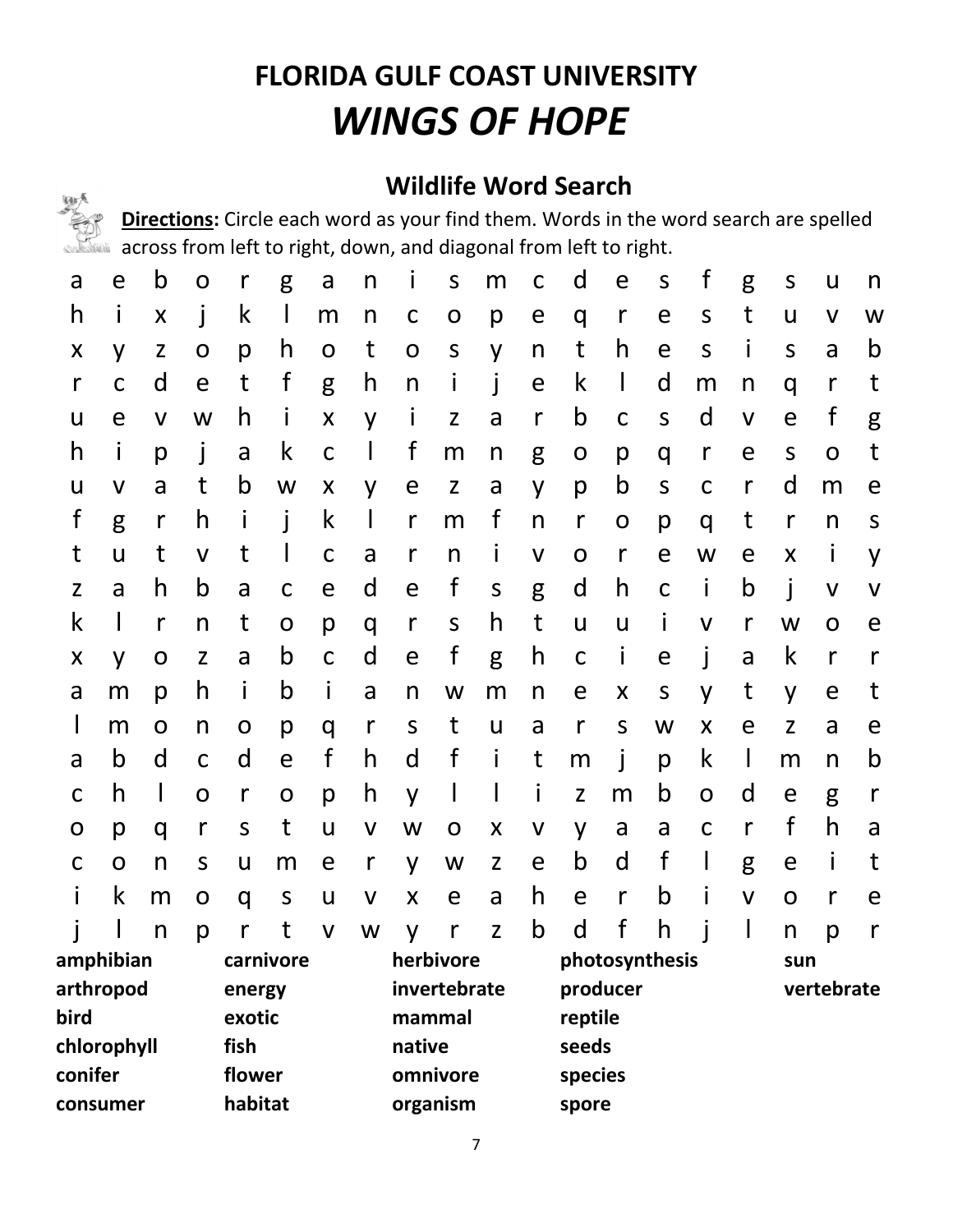# **Nature's Crossword Puzzle**





## **ACROSS DOWN**

- 1. an organism that feeds on plants and animals
- 3. the star that is the center body of our solar system, which Earth and other planets revolve around
- 5. warm-blooded vertebrates that have feathers, wings, a beak with no teeth, and lay eggs
- 7. an animal without a backbone 8. an animal with a backbone
- 9. an organism, like plants, that make their own food through the process of photosynthesis

- 2. a life form like consumers (animals) and producers (plants)
- 4. cold-blooded vertebrates that have scales like turtles, snakes and lizards
- 6. warm-blooded vertebrates that have body hair/fur, feed their young milk, and give live birth, like humans, dogs, cats and rabbits
- 
- 10. the natural environment of an organism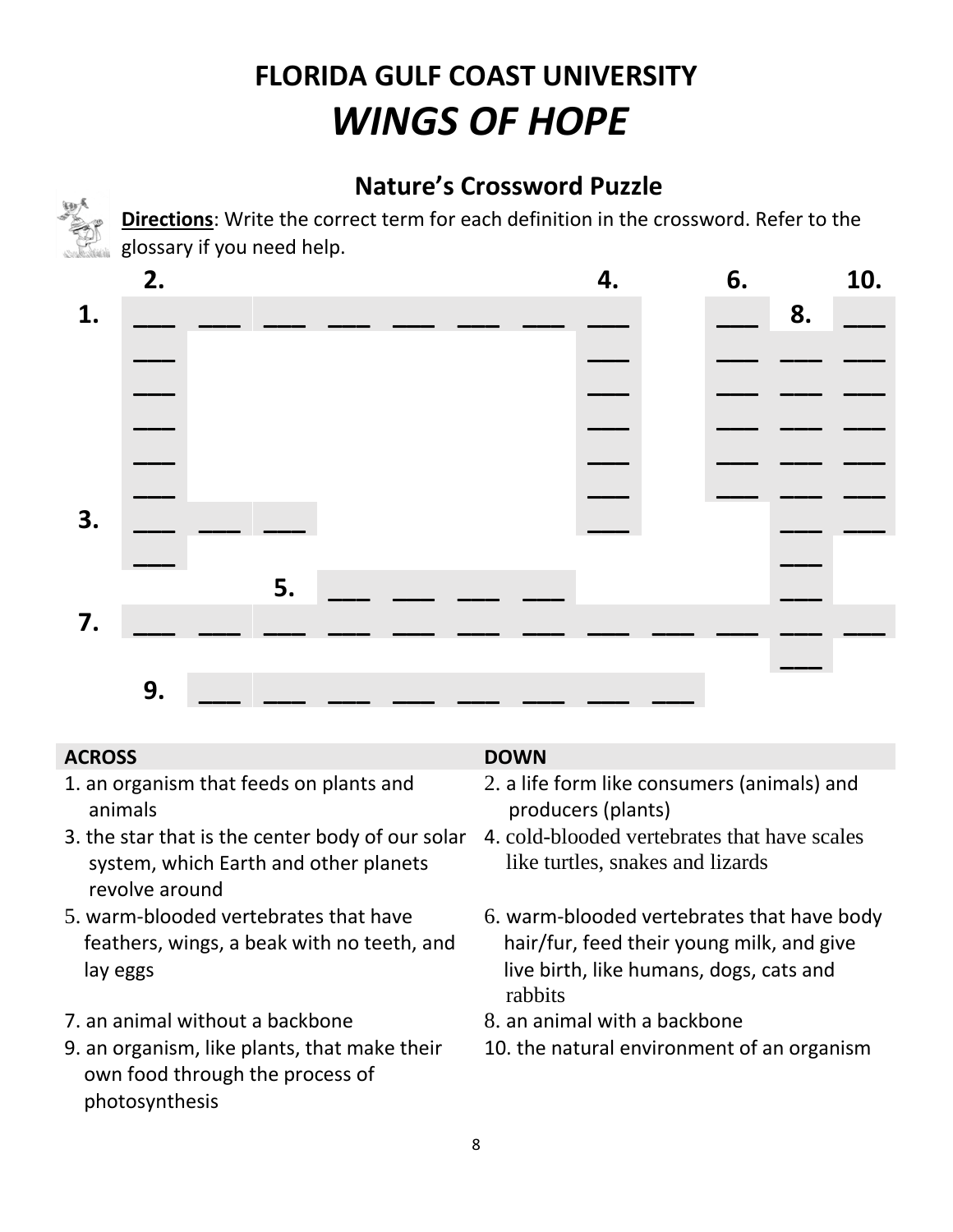# **Glossary**

## **A**

**Amphibian** cold-blooded vertebrates like frogs, toads and salamanders **Arthropod** invertebrates that have segmented bodies and joined limbs like insects and spiders

## **B**

**Bird** warm-blooded vertebrates that have feathers, wings, a beak with no teeth, and lay eggs

## **C**

**Chlorophyll** is the green coloring in plants' leaves and essential to the process of photosynthesis in how plants make their own food **Conifer seed-bearing plants** a plant that produces seeds in comes, like pine trees **Consumer** an organism that feeds on plants and animals **Carnivore** an animal that only eats meat (other animals), like a Florida panther, hawk and

## snake

## **E**

**Energy flow** is the flow of energy through a food chain, like Sun  $\rightarrow$  grass  $\rightarrow$  rabbit  $\rightarrow$  hawk **Exotic** an organism that is not native or originated from a foreign region and/or country

#### **F**

**Fish** cold-blooded, aquatic vertebrates that have gills, fins and scales **Flowering seed-bearing plants** a plant that produces flowers, fruit and seeds, likes grasses, berry bushes and oak trees

**Food chain** the series by which organisms depend on the next natural food source within a habitat

**Food web** an interconnection of food chains within a habitat

#### **H**

**Habitat** the natural environment of an organism

**Herbivore** an animal that only eats plants, like White-tailed deer and Zebra long-winged butterfly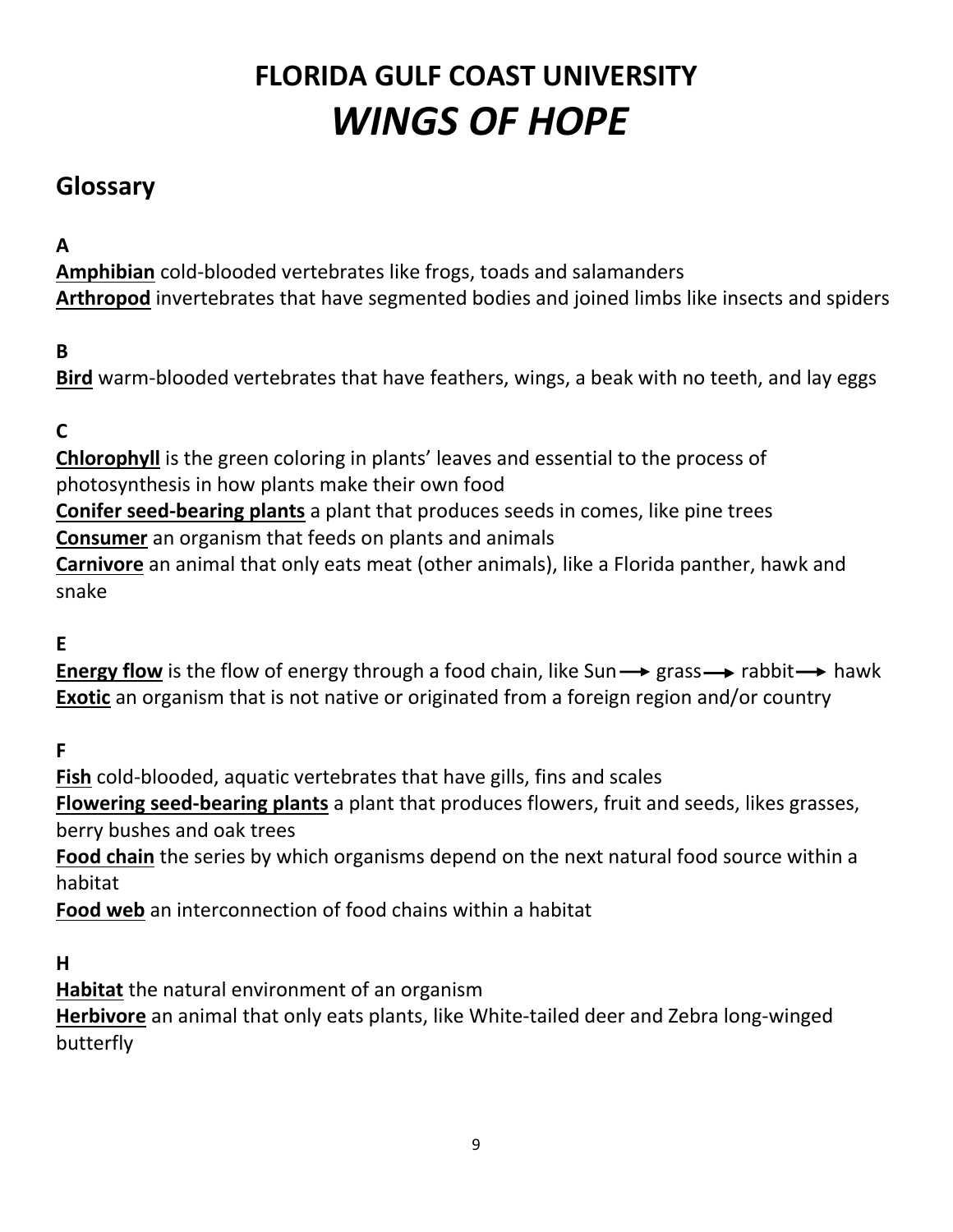#### **I**

**Invertebrate** an animal without a backbone

#### **M**

**Mammal** warm-blooded vertebrates that have body hair/fur, feed their young milk, and give live birth, like humans, dogs, cats and rabbits

#### **N**

**Native** an organism that naturally originated from that region and/or country

## **O**

**Omnivore** an animal the eats both plants and meat (other animals), like humans, Florida black bear, and raccoons

**Organism** a life form like consumers (animals) and producers (plants)

## **P**

**Photosynthesis** is a complex process by which green plants make their own food using the chlorophyll in their leaves and energy from the Sun **Producer** an organism, like plants, that make their own food through the process of photosynthesis

**R**

**Reptile** cold-blooded vertebrates that have scales like turtles, snakes and lizards

#### **S**

**Species** organisms that have common characteristics, like all cats have retractable claws. **Spore-bearing plants** a plant that reproduces by making spores, like ferns and mosses **Sun** the star that is the center body of our solar system, which Earth and other planets revolve around

#### **V**

**Vertebrate** an animal with a backbone